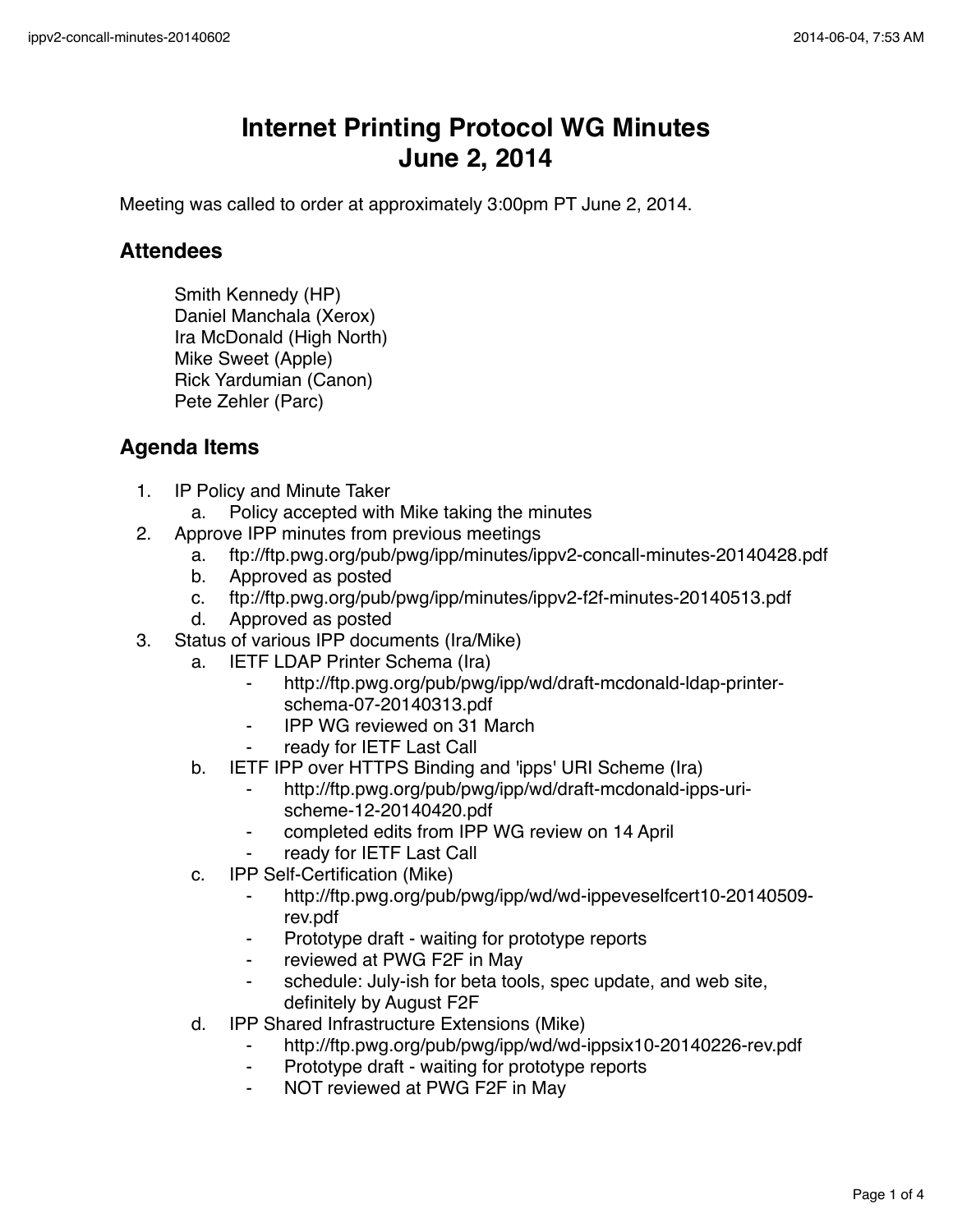- schedule: as per F2F
- e. IPP Finishings v2.0 (Mike)
	- ⁃ http://ftp.pwg.org/pub/pwg/ipp/wd/wd-ippfinishings20-20140509 rev.pdf
	- ⁃ Prototoype draft waiting for prototype reports
	- ⁃ Ira/Mike still need to cross-check w/ Finisher MIB (RFC 3805)
	- ⁃ reviewed at PWG F2F in May
	- schedule: as per F2F
- f. IPP Scan Service (Pete Zehler)
	- http://ftp.pwg.org/pub/pwg/ipp/wd/wd-ippscan10-20140509-rev.pdf
	- ⁃ Stable draft completed IPP WG last call
	- ⁃ reviewed at PWG F2F in May
	- ready for PWG Last Call? (pending SC approval)
		- Q: What about security access tokens in destination-uris?
			- A: Probably not in destination-uris, what about "destination-credentials (1setOf collection)" or "destination-tokens (1setOf collection)" operation attribute?
			- ⁃ What about IDS element group name?
			- Member attributes for common authentication schemes
			- ⁃ xxx-supported for supported auth member attributes
		- Q: Do we register OAuth as a uri-authentication-supported value?
			- ⁃ A: Possibly, or as part of IPP SCS
		- Action: Pete to post proposal for destination authentication information to IPP list
		- Conceptually this could also be used to support authentication of referenced URIs for Print-URI/Send-URI
		- Continue discussion on IPP list
		- Also make printer-current-time as REQUIRED
- 4. Proposal for IPP "printer-output-tray" extensions (Smith)
	- a. http://www.pwg.org/archives/ipp/2014/017968.html
	- b. also "printer-input-tray" and "printer-supply" extensions
	- c. Smith to flesh out proposal per PWG F2F in May
	- d. Mike recently suggested adding this to IPP System Control Service
	- e. Smith will be posting proposal to IPP list
	- f. Ira will be posting initial draft of IPP SCS with proposed changes and Mike's pre-initial draft
	- g. Also DTMF/CIM mapping of Printer MIB did a weighted review of all properties to come up with what is required, recommended, and optional. Ira will post a link, good start for SCS as well.
- 5. Proposal for IPP "printer-alert" conformance update (Soma)
	- a. http://www.pwg.org/archives/ipp/2014/017986.html
	- b. Q: move prtAlertTime to RECOMMENDED?
		- ⁃ A: Yes
	- c. Q: move prtAlertDescription to RECOMMENDED?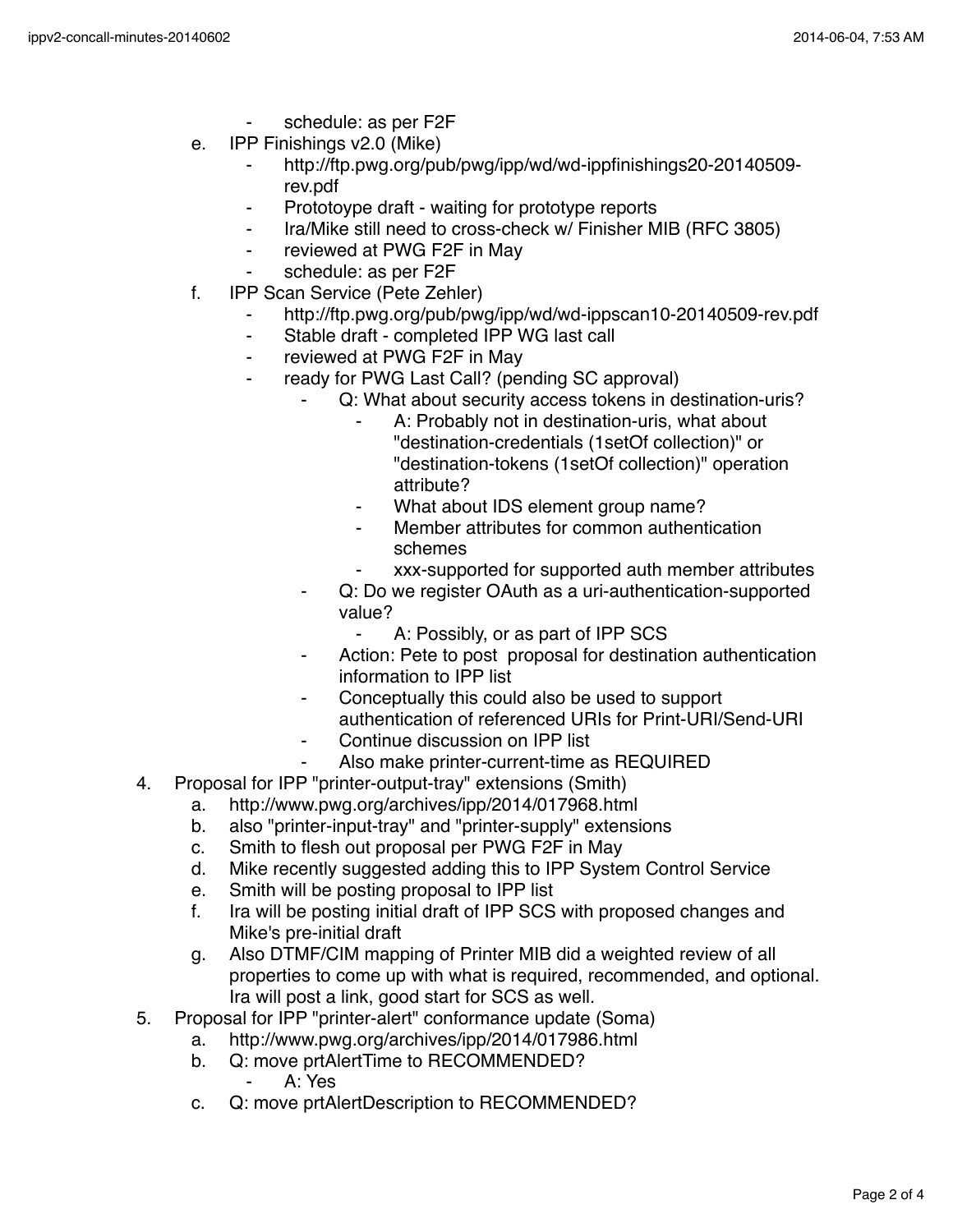- A: Would be nice but few provide useful information here
- d. Q: What about date-time / printer-current-time / printer-xxx-change-datetime
	- ⁃ A: Make RECOMMENDED in FaxOut errata update
	- ⁃ A: Make RECOMMENDED in Everywhere errata update
	- Make REQUIRED in IPP Scan, too
- e. Also review DTMF/CIM weighting of properties for other candidates for RECOMMENDED
- 6. Errata in 'sGray' in PWG Raster (James Cloos)
	- a. http://www.pwg.org/archives/ipp/2014/018011.html
	- b. discrepancy between 'sRGB' and 'sGray' gamma
	- c. James is using Ghostscript 9 definition (from 2011), vs. rest of industry using sRGB definition (first used in CUPS in 2002).
		- James will file bug with Ghostscript devs
- 7. Review of IPP Implementor's Guide v2.0 (Smith)
	- a. http://ftp.pwg.org/pub/pwg/ipp/wd/wd-ippig20-20140513-rev.pdf
	- b. Prototoype draft waiting for prototype reports
	- c. partial review at PWG F2F in May
	- d. continue review at section 5.8
	- e. Section 5.8
		- Also Validate-Document
		- ⁃ Reiterate that document-format should be supplied for valid values
		- ⁃ "When responding to an IPP Get-Printer-Attributes request, the Printer filters the set of attributes and values [RFC2911] to those that are acceptable to a Job Creation, Validate-Job, and Validate-Document operation."
		- ⁃ "Table N lists the Printer attributes that are discussed in the following subsections."
		- Add caption to table (Table N Printer Capability Attributes)
		- Move "origin" column to right, name it "Reference", drop brackets and use "RFC 2911", "PWG 5100.13", etc.
		- ⁃ "Purpose" -> "Description"
		- For "printer-get-attributes-supported" -> "Lists the set of attributes a Client can use to filter the response from a Get-Printer-Attributes request" or something like that
		- For "document-format-varying-attributes" is it both the supported and default attributes
		- For "job-creation-attributes-supported" it is the Job Template (not Document Template) attributes
		- For "document-creation-attributes-supported" include Validate-Document operation, "Document Creation operations"
		- ⁃ For "printer-config-change-xxx", use definition from JPS3 instead of invoking the "event" word
			- ⁃ "This attribute helps a Client or operator to determine how recently any of the Printer description attributes has been changed."
			- Caching of defaults and capabilities and ready values